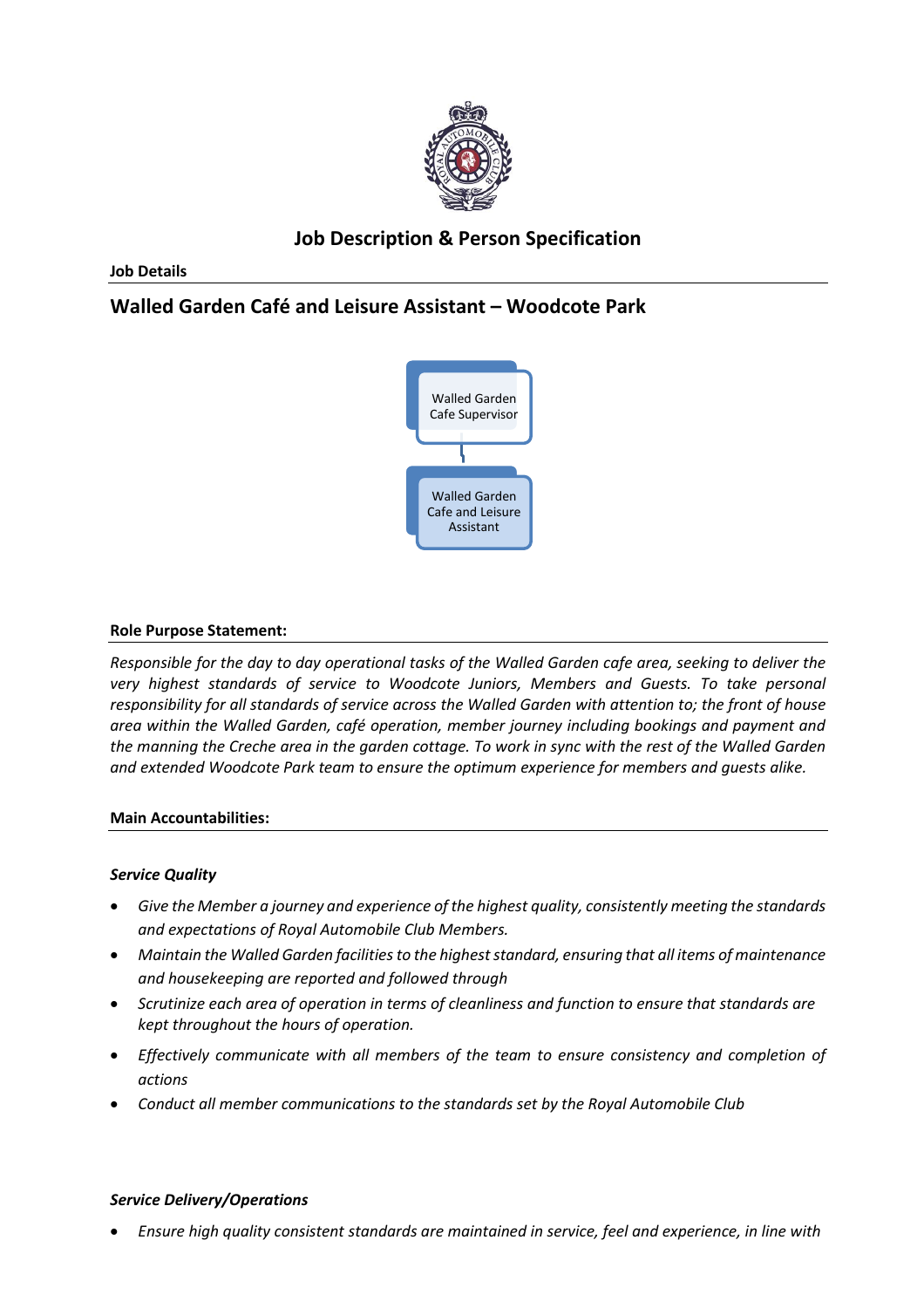*Leading Quality Assurance benchmarking targets.*

- *Ensure that you have an awareness of sessions, courses and events on site so that you can appropriately prepare for operations.*
- *Attend and participate in Club events where necessary.*
- *Become a key part of specific Walled Garden Events*
- *To operate the café POS and servery areas within the Walled Garden Facility, liaising with the Food & Beverage team where necessary.*
- *To operate the crèche facility booking system, working in proximity with the WG crèche provider.*
- *Facilitate member sales for Woodcote Juniors and full memberships.*
- *Ensure that systems are upheld in order to keep to the maximum capacities and course thresholds.*
- *Actively participate in all training and induction processes that are set out as part of the role. Share knowledge with other staff members.*
- *Participate in and encourage effective communication. Keep up to date with important events, promotions and member matters*
- *Be open and willing to step into shifts and cover sessions to the benefit of the club and the Walled Garden Facility.*
- *Carry out reasonable requests that relate to all aspects of the Walled Garden Facility operation.*
- *Complete annual appraisal forms and work towards/achieve all targets set out.*
- *Ensure that timekeeping is a priority and that you are ready for work at the start time of each shift.*

## *Health and Safety/Compliance*

- *Compliance with the rules of the Clubhouses Health and Safety Policy*
- *Full compliant of the Club's food safety policy, including appropriate food safety training*
- *Buy-in to a positive health and safety culture, participate in information sharing and practical application.*
- *Uphold all safeguarding measures to protect members and staff alike.*
- *Ensure the operation is always fully compliant with the Club's Normal Operating Procedure, and Standards are being met.*
- *Contribute to a positive health and safety culture.*